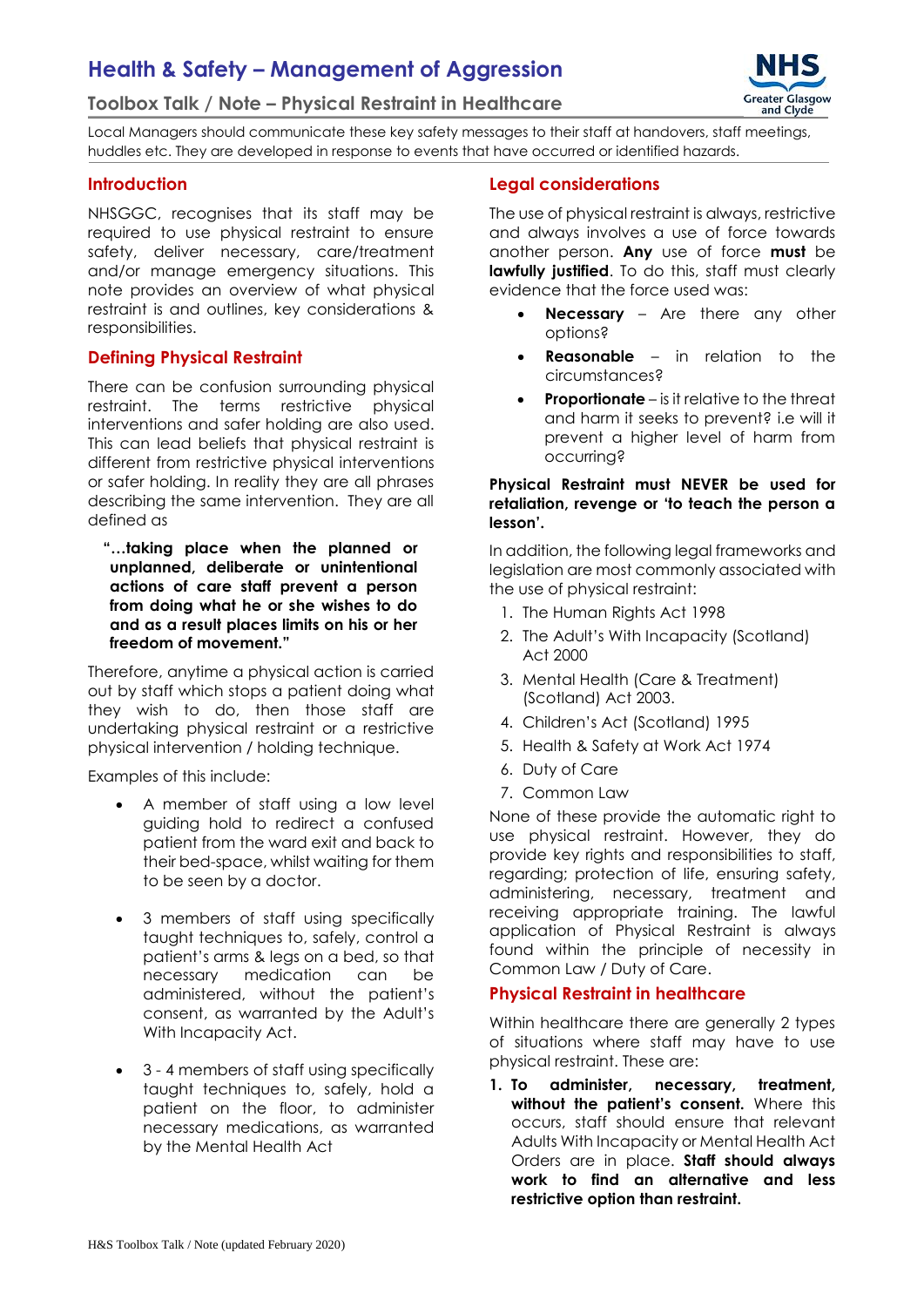# **Health & Safety – Management of Aggression**





Local Managers should communicate these key safety messages to their staff at handovers, staff meetings, huddles etc. They are developed in response to events that have occurred or identified hazards.

2. **To manage an emergency situation where they have no other choice but to use physical restraint.** Examples of this could be, to save someone's life or to prevent a physical assault.

Where staff have had to restrain a patient, to ensure safety, but the patient is not subject to Adults with Incapacity or Mental Health Act legislation, the incident must be immediately reported and the patient reviewed by relevant senior medical staff.

#### **Who is allowed to use Physical Restraint?**

There is no law that says physical restraint can only be used by mental health nursing or security staff. The Health & Safety Act states, that if there are foreseeable risks within a work environment, the employer must take steps, including training, to help staff manage those risks.

Therefore, in areas where it is foreseeable that physical restraint could be used to administer necessary treatment and/or manage emergency situations then staff **must** be appropriately trained. NHSGGC training educates staff on how to apply approved holds lawfully, safely and appropriately.

(**NB** at times the need for physical restraint may arise from situations which are unforeseen/are not part of a planned intervention. In these cases staff, who aren't appropriately trained may have to use physical restraint, in order to preserve safety and/or life. They **must** be replaced by a member of staff who is appropriately trained ASAP. Their subsequent training needs should then be reviewed.

#### **Managing Risk**

The physical restraint holds taught within NHSGGC are designed to be as safe as practicable. All holds have been through rigorous risk assessment and governance processes

Physical restraint is not intrinsically high risk, providing that all relevant safety measures are taken These include:

 One person assuming the 'Lead role'. they will be responsible for ensuring clear leadership, communication and

that potential risks are properly manged

- Ensuring the person's head, neck, chest, back and abdomen are protected, kept free from physical pressure and closely monitored
- Ensuring the person has uninhibited, free breathing at all times
- Managing risks associated with of any pre-existing physical and/or psychological conditions
- Being compliant with relevant medical emergency procedures

#### **Considerations after a Physical Restraint incident**

Following the use of physical restraint staff should consider the need for the following (dependent on the level of force used):

- Physical health check for the patient (and staff if required)
- Contacting relevant members of MDT, family members, the police (if required) & adult support & protection staff (if required).
- Relevant risk assessments, procedures, care plans and patient notes should be reviewed
- A DATIX report must be submitted
- The person & staff involved, witnesses and other affected parties, should be offered, relevant, post incident support

There are **always** Human Rights considerations when physical restraint is going to be/has been used. Therefore, staff teams should develop a culture of learning, support and respect. Staff teams should always reflect upon the use of restraint, the reasons why it occurred and strive to develop alternative strategies.

### **NHSGGC policy**

NHSGGC is committed to a process of reducing the use, prevalence & potential harm associated with physical restraint and other restrictive interventions. For further information please see here: [\(Link\)](https://www.nhsggc.org.uk/working-with-us/hr-connect/health-safety/policies-guidance-documents-forms/violence-reduction-health-safety/)